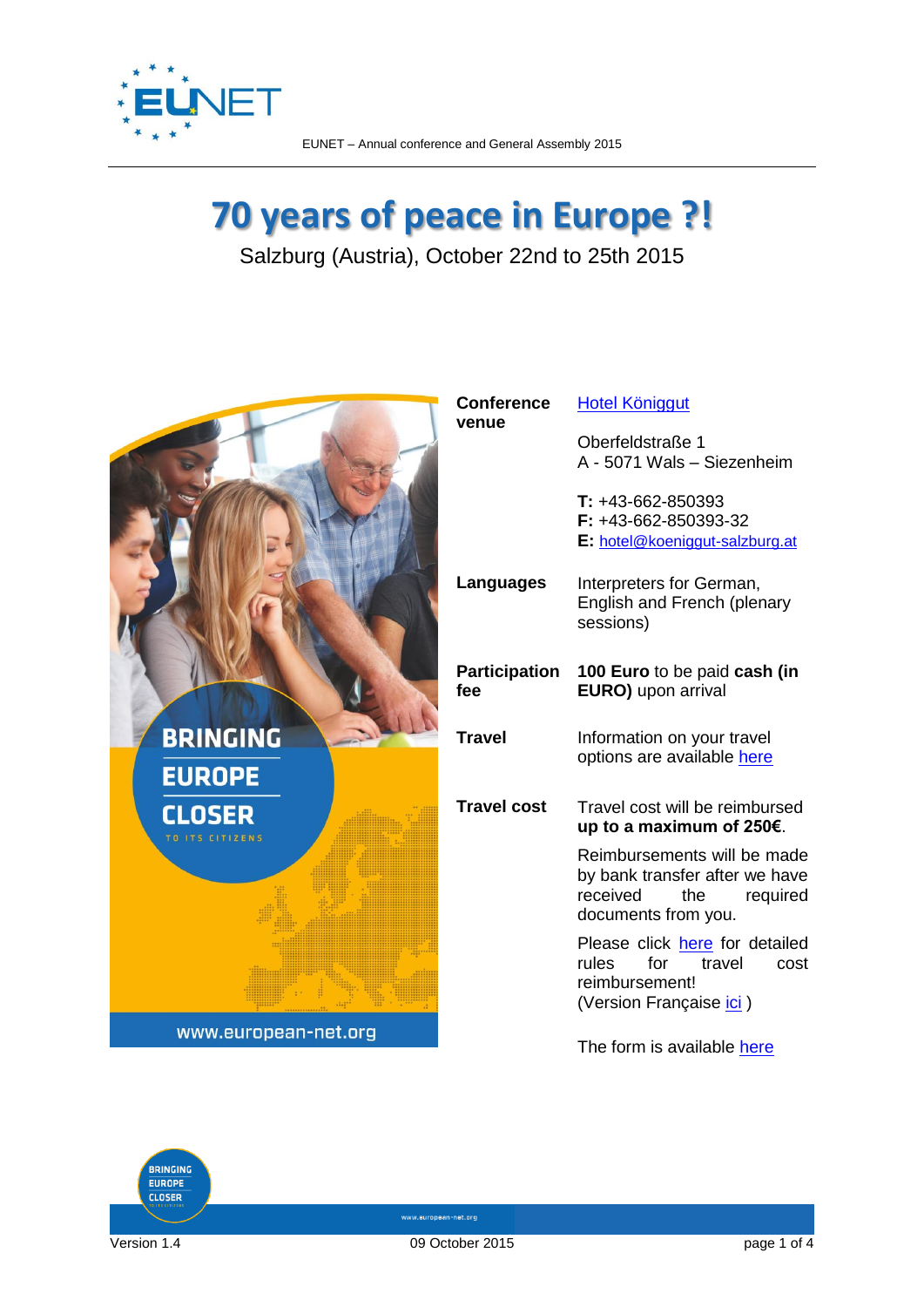

## **P R O G R A M M E**

( Subject to change ! )

| Thursday,<br>22.10.2015       |                                                                                                                                                    | Room              |
|-------------------------------|----------------------------------------------------------------------------------------------------------------------------------------------------|-------------------|
| 16.00 h                       | <b>Board meeting</b>                                                                                                                               | <b>Wals</b>       |
| until 19.00 h                 | Arrival of participants                                                                                                                            |                   |
| 19.00 - 21.00 h Buffet dinner |                                                                                                                                                    | <b>Restaurant</b> |
| Friday,<br>23.10.2015         |                                                                                                                                                    |                   |
| $8.00 - 9.00 h$               | Registration of participants<br>Photo shooting                                                                                                     | Foyer             |
| 09.00 h                       | <b>Opening and welcome address</b><br>by the president of EUNET, Richard Stock<br>by the director of Salzburger Bildungswerk,<br>Günther Signitzer | Wintergarten      |
| 09.30 h                       | Video-Message<br>Johannes Hahn, EU Commissioner and honorary<br>president of Ring Österreichischer Bildungswerke                                   |                   |
| 09.45h                        | We have the answers!<br>The Calendar Project of EUNET<br><b>Anselm Sellen / Lukas Ullrich</b>                                                      |                   |
| 10.00 h                       | Presentation of the working groups and projects<br>Chairs of the working groups                                                                    |                   |
| 10.45 h                       | Coffee break                                                                                                                                       |                   |
| 11.15h                        | Energizer                                                                                                                                          |                   |
| 11.20 h                       | <b>Nice to know</b><br>Thomas Heckeberg, EUNET                                                                                                     | Wintergarten      |
| 11.30 h                       | Market place for projects / EUNET Calendar                                                                                                         | Foyer             |
| 12.30 h                       | Lunch                                                                                                                                              | <b>Restaurant</b> |
| 13.30 h                       | <b>EUNET Calendar</b>                                                                                                                              | Foyer             |

BRINGING

Version 1.4 09 October 2015 page 2 of 4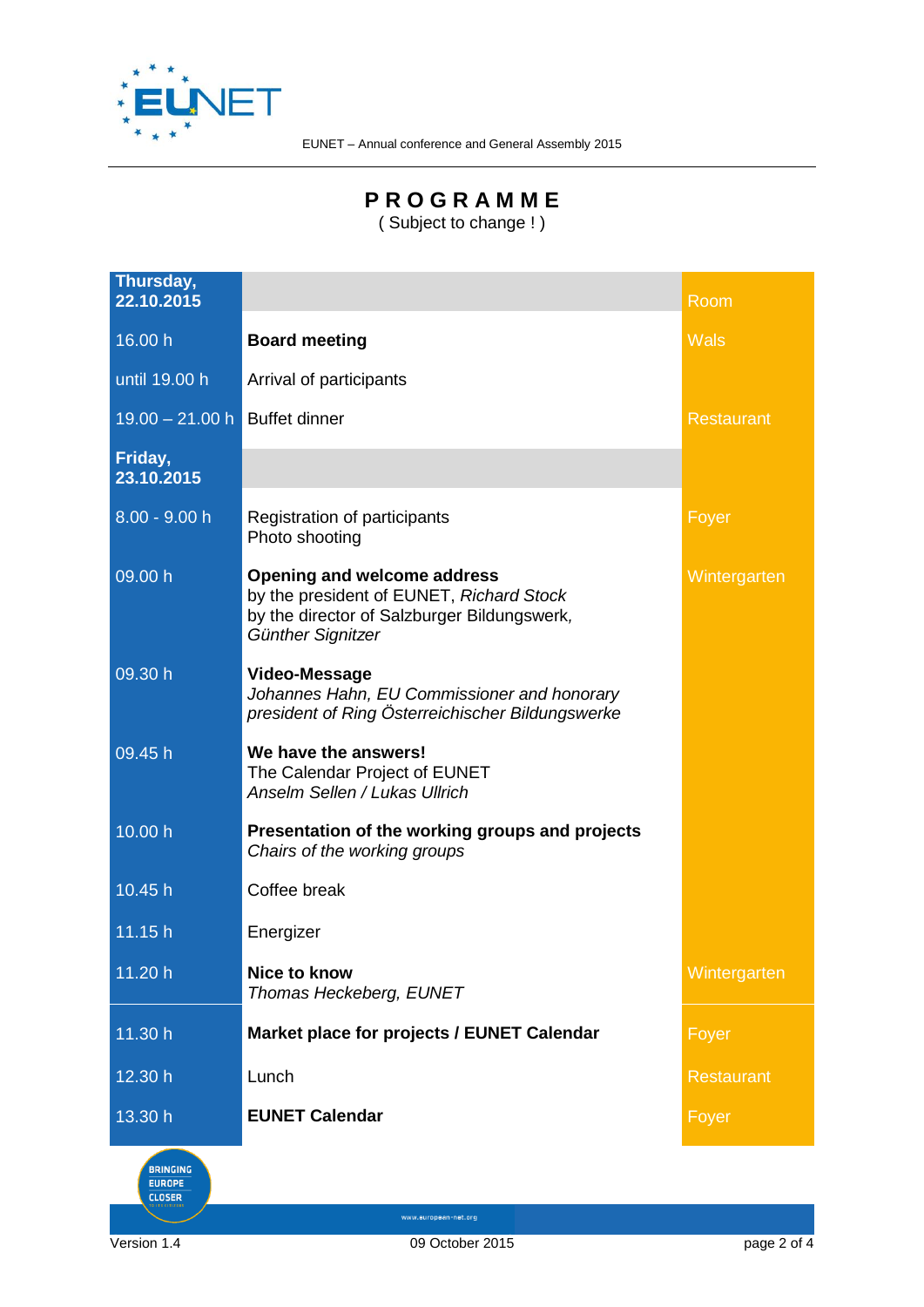

| 14.00 h                 | Warm up                                                                                                                               |                                    |
|-------------------------|---------------------------------------------------------------------------------------------------------------------------------------|------------------------------------|
| 14.15 h                 | Introduction to the working groups                                                                                                    | Wintergarten                       |
| 14.30 h                 | First round of working groups / Youth Committee                                                                                       | <b>Rooms</b> for<br>working groups |
| 16.30 h                 | Coffee break                                                                                                                          |                                    |
| 17.00 h                 | <b>Project presentations</b>                                                                                                          | Wintergarten                       |
|                         | Group picture                                                                                                                         | Foyer                              |
| 17.30 h                 | Added value Europe - added value peace<br>Documentary movie of the EUNET project in Bosnia<br>(English/German with English subtitles) | Wintergarten                       |
| 18.00 h                 | <b>EUNET Calendar</b>                                                                                                                 | Foyer                              |
| 18.30 h                 | Lunch with local food                                                                                                                 | <b>Restaurant</b>                  |
| 20.00 h                 | Apprenticeship in the 21st century<br>Thierry Curiale, Director of the programme Open<br>Collaborative Learning, Orange France        | Wintergarten                       |
| Saturday,<br>24.10.2015 |                                                                                                                                       |                                    |
| 09.00 h                 | Second round of working groups / Youth Committee                                                                                      | <b>Rooms for</b><br>working groups |
| 10.00 h                 | <b>End</b>                                                                                                                            |                                    |
| 10.30 h                 | <b>Departure for Salzburg</b>                                                                                                         |                                    |
| 11.00 h                 | Guided city tour on foot in three groups (DE, EN, FR)                                                                                 |                                    |
| 13.00 h                 | Lunch in Salzburg at Restaurant Sternbräu                                                                                             |                                    |
| 14.30 h                 | <b>Departure for Wals</b>                                                                                                             |                                    |
| 15.30 h                 | <b>Formal General Assembly</b>                                                                                                        | Wintergarten                       |
| 16.30 h                 | Coffee break                                                                                                                          |                                    |
| 17.00 h                 | <b>Formal General Assembly</b>                                                                                                        |                                    |
| 18.30 h                 | <b>BORDERS</b>                                                                                                                        | Wintergarten                       |



Version 1.4 09 October 2015 page 3 of 4